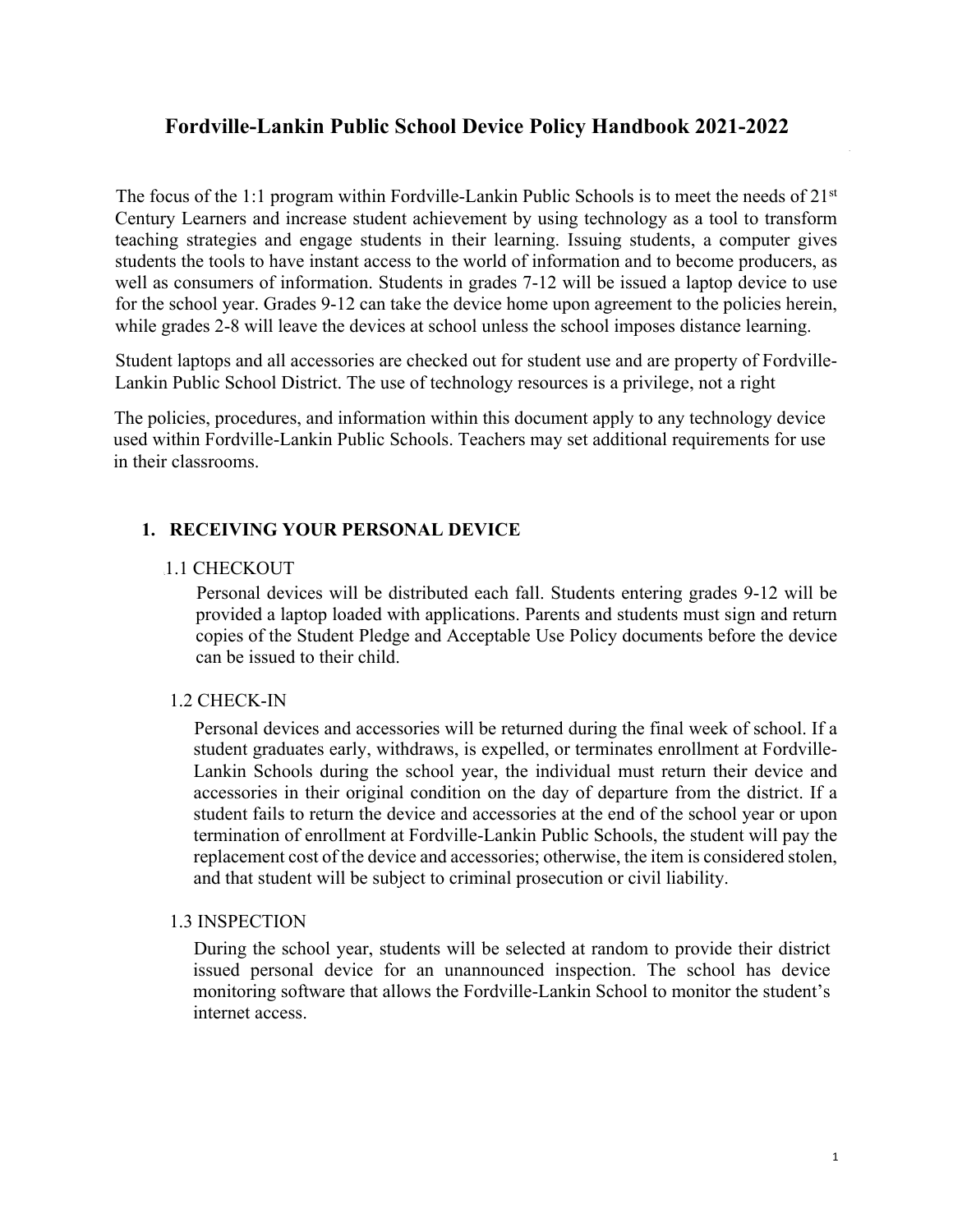### **2. TAKING CARE OF YOUR DEVICE**

The device and accessories issued are school property and students are responsible for their general care.

## 2.1 GENERAL PRECAUTONS LAPTOP

- Do not attempt to remove or change the physical structure of the computer. Examples include removing the keys, interfering with the charging port, careless use of the headphone port, and damage to the cover or plastic casing.
- The computer must remain free of stickers or any other markings that are not the property of Fordville-Lankin Public Schools. Do not remove or interfere with the serial number or any identification placed on the computer.
- Keep the equipment clean. For example, don't eat or drink while using the device.
- Do not leave the computer in a place that is experiencing extreme hot or cold conditions (i.e., car in summer or winter).
- While in use make sure laptop is on solid level surface (i.e., table, desk).
- Turn off and secure your computer after you are done working to protect your work and information.

#### 2.2 CARRYING CASE

- The school will provide a protective case for transporting the computer.
- When transporting computer put it in the case.
- Do not overstuff the case used to transport the laptop; extreme pressure on the laptop can cause permanent damage to the screen and other components. No books or other heavy items should be placed on your laptop.

#### 2.3 SCREEN CARE

• Use a soft, dry, lint-free cloth in most cases when cleaning the computer. If necessary, the cloth may be dampened slightly to assist in the cleaning areas that do not appear to be coming clean with the dlY cloth. Computer screens show fingerprints and smudges easily but be sure to follow proper cleaning procedures. Never use cleaning products with acetone or ammonia. Screens are expensive to replace, so it is imperative that they are cleaned appropriately (as listed above) or with cleaners that have been approved by the school technology coordinator or administration office.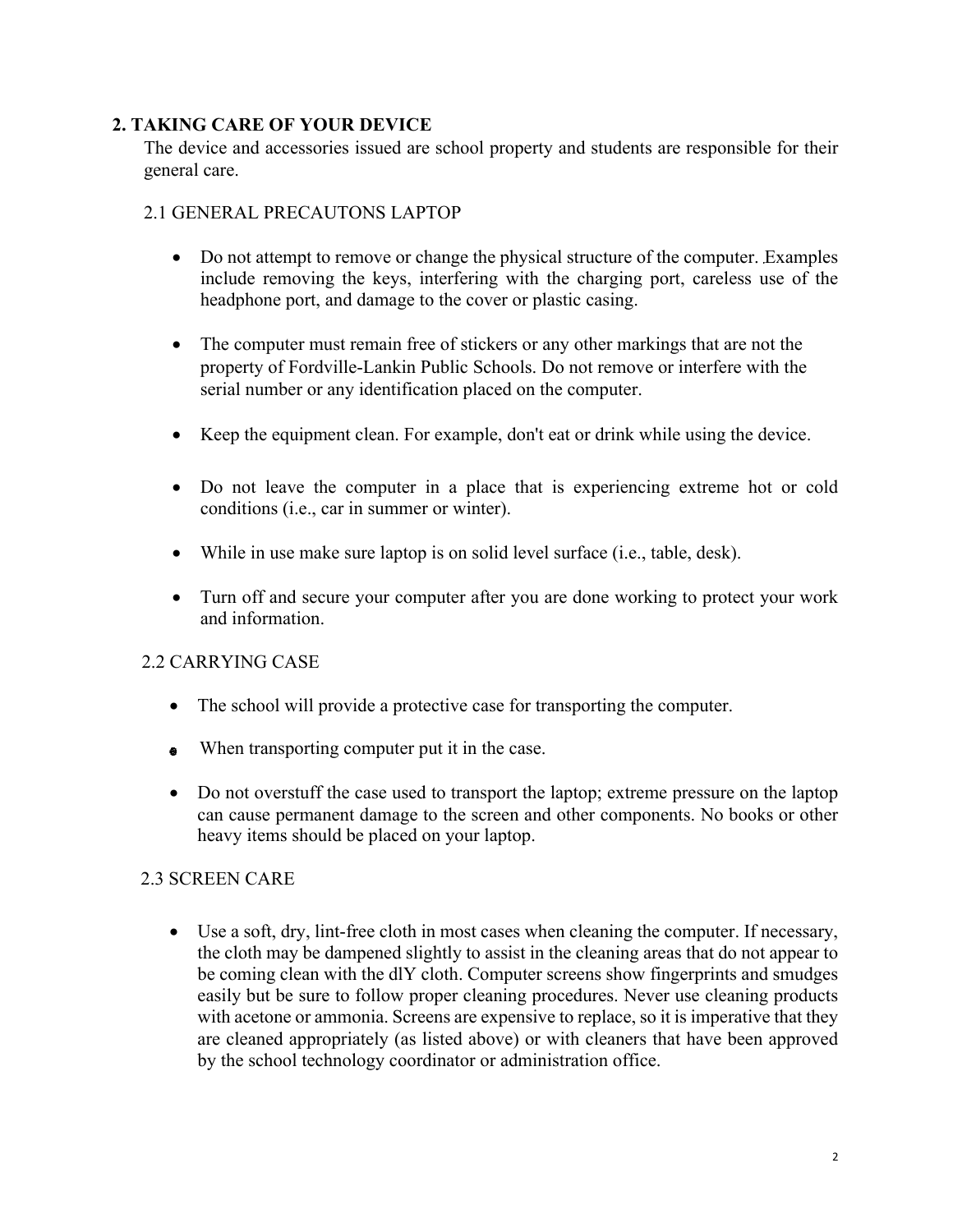- Do not grab and squeeze the computer screen as this can damage the screen and other components.
- Avoid extreme pressure on the laptop as it can cause permanent damage to the screen and other components.

# 2.4 DEVICE HOMEROOM

- Laptops must not be left in unsupervised areas (unlocked vehicle, hallway, lunchroom, locker room, etc.) Any device left in these areas is in danger of being stolen.
- To avoid leaving laptop in an unsupervised location, devices can be left in a secure classroom.
- Any student not taking the device home is required to leave the device in the Technology Room.

## 2.5 FEES AND DAMAGE

- If device or device accessory damage has occurred, all repair or replacement costs will be the responsibility of the student. The district will cover only hardware failures not due to negligent use. The district will have the damage repaired or replaced by an authorized dealer and bill the student for the costs. Families are welcome to check with their personal insurance company about coverage.
- Examples of damage include but are not limited to: cracked screens, broken or lost cases, broken or lost keyboards, stripped or lost cords.
- Reports of damage must be reported immediately. Students must fill out a damage form that can be found in the office. Return this completed form to the school office.
- All repairs or replacements must be completed by the end of the school year prior to device check-in.

#### 2.6 THEFT

• Devices that are stolen must be reported immediately to the Office, who will inform the Police Department. The student must also fill out an incident form and return it to the Technology Coordinator.

# 2.7 DEVICE IDENTIFICATION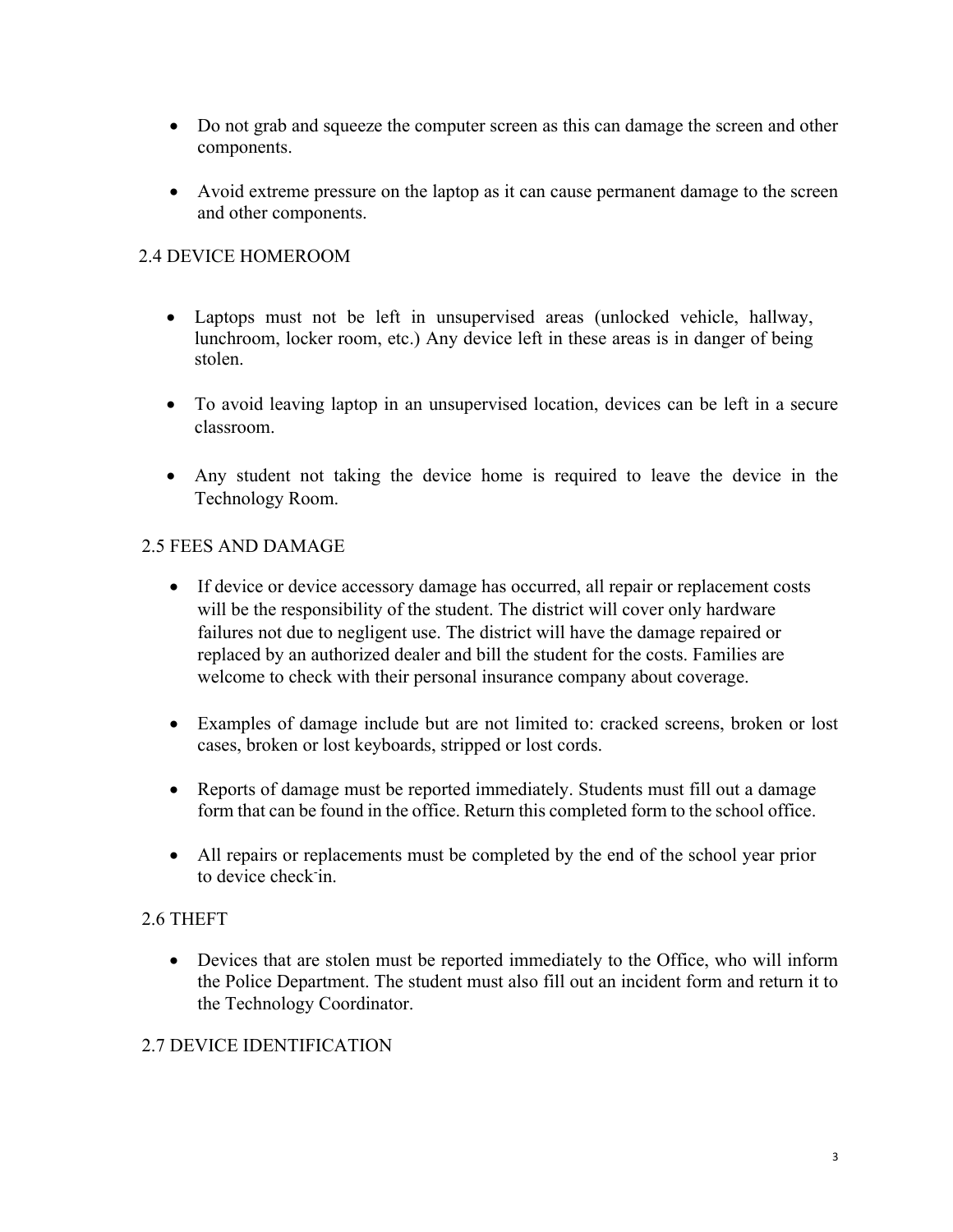• Student devices will be labeled by the school. Removal of these tags will constitute in student discipline.

## **3. USING YOUR DEVICE**

Laptops are intended for use at school each day. Students must be responsible to bring their device to all classes, unless specifically instructed not to do so by their teacher,

## 3.1 DEVICES LEFT AT HOME

• It is imperative that students bring their device to school each day for their learning. If a student leaves their device at home, they are responsible for getting the course work completed.

#### 3.2 DEVICES UNDERGOING REPAIR

• Loaner laptops or iPads may be issued to students when they turn in their devices for repair to the Technology Coordinator. There may be a delay in getting a loaner should the school not have enough to loan.

#### 3.3 CHARGING YOUR DEVICE'S BAITERY

- Students are responsible for having their devices charged for school each day.
- Ensure your device has air circulation while charging.

# 3.4 SCREENSAVERS/BACKGROUND PHOTOS

- Inappropriate media may not be used as a screensaver or background photo.
- Inappropriate media includes but is not limited to: presence of guns, weapons, pornographic materials, inappropriate language, alcohol, drug, gang related symbols or pictures will result in disciplinary actions.

#### 3.5 ACCOUNTS

- Students can only log onto their devices with their Fordville-Lankin School accounts provided by the school.
- Fordville-Lankin Public Schools will choose the password/passcode for security.
- Never share your password/passcode or account with peers. You have full responsibility for the use of your account.
- Do not use another's account or represent yourself as someone else.
- Password/passcode sharing with parents and/or guardians is recommended.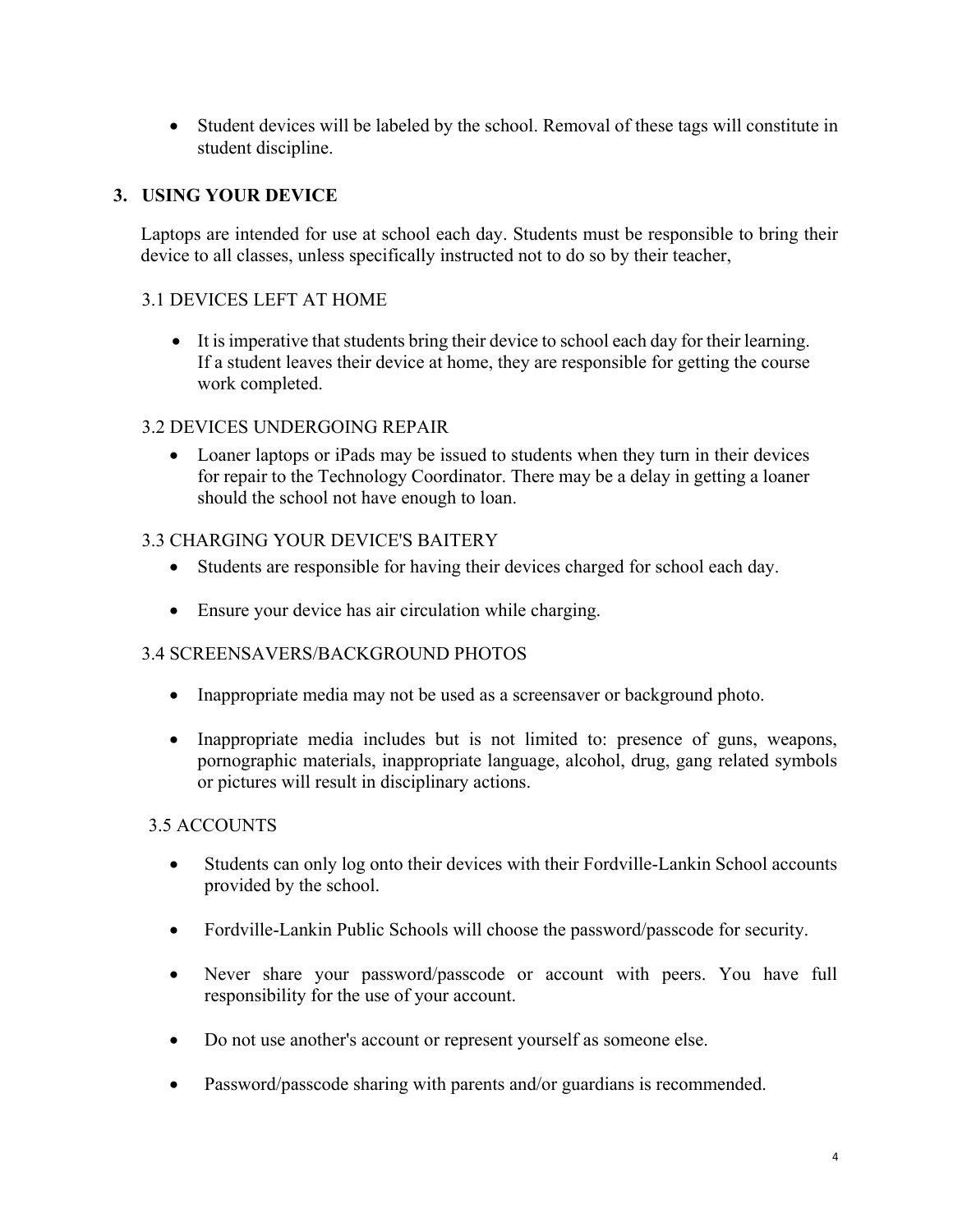### 3.6 SOUND, MUSIC, GAMES, AND APPS

- Sound must always be muted unless (1) permission is obtained from the teacher for instructional purposes or (2) headphones are used with the teacher's permission.
- School appropriate and legally downloaded music is allowed on the device and can be used at the discretion of the teacher.
- During school hours (8:30-3:30pm), game/movie apps or sites are only allowed with teacher permission, including study hall.

## 3.7 PRINTING

• Laptop users will have access to a printer in the media center.

#### 3.8 HOME INTERNET ACCESS

- Students are allowed to access their home wireless networks on their devices with parental supervision.
- The school filtering solution that is hosted on the school network will filter content accessed through school wireless network. The district makes no guarantee that their network will be up and running 100% of the time; therefore, parents are still expected to monitor the student's activity in addition to the filter being provided.

# **4. MANAGING YOUR FILES AND SAVING YOUR WORK**

#### 4.1 SAVING TO THE DEVICE

• Students are solely responsible for any data stored on the device. It is the sole responsibility of the student to backup such data as necessary. Storage space will be available on the devices, BUT devices will NOT be backed up in case of restoring or reimaging. Students are encouraged to use cloud-based storage services. Students are provided with two secure cloud-based storage are: Google Applications for Education and the State K 12 Office 365. It is the student's responsibility to ensure that work is not lost due to mechanical failure or accidental deletion. Device malfunctions are not an acceptable excuse for not submitting work.

#### 4.2 NETWORK CONNECTIVITY

• Fordville-Lankin Public Schools makes no guarantee that their network will be up and running 100% of the time. In the rare case that the network is down, the district will not be responsible for lost or missing data.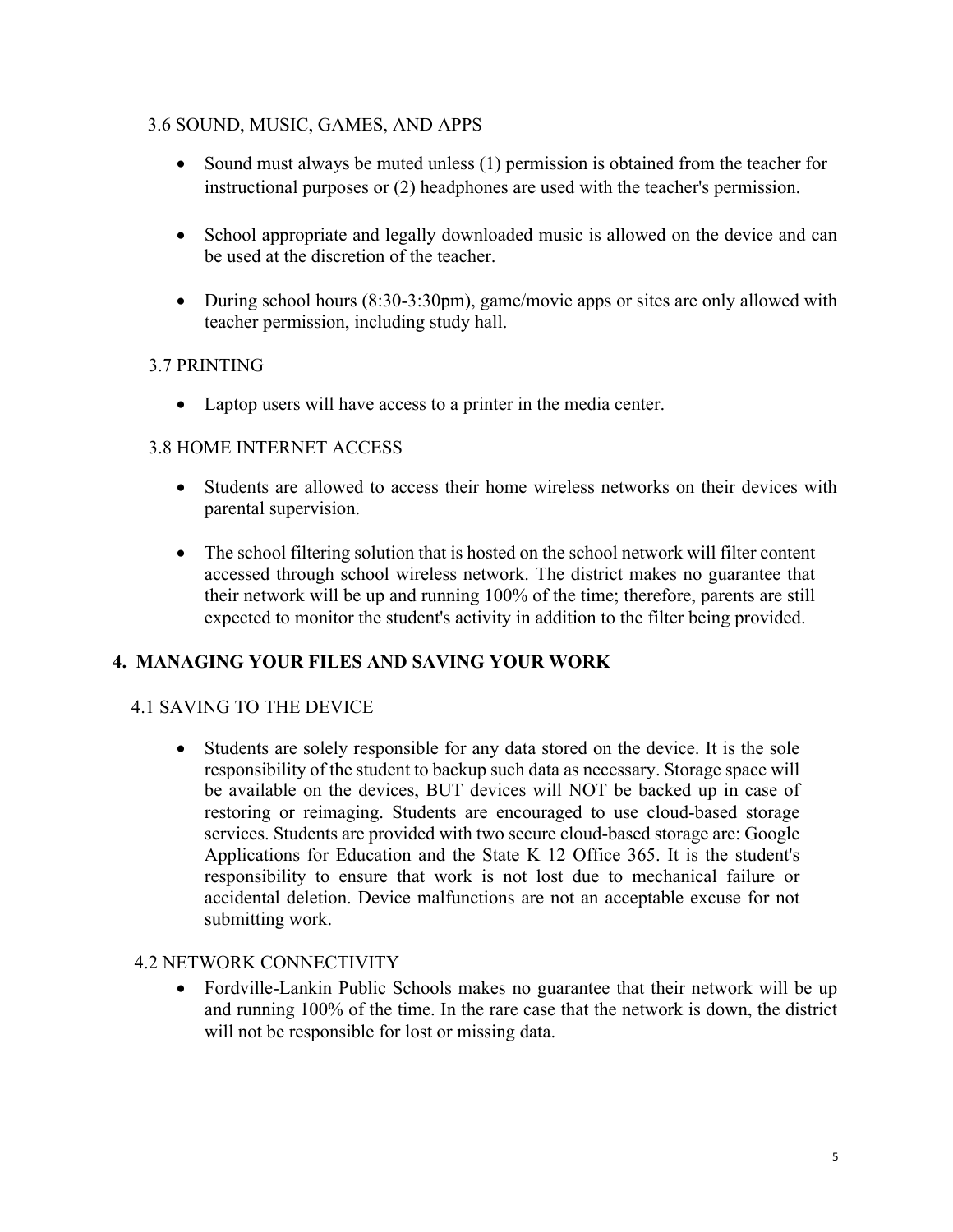# **5. SOFTWARE ON DEVICES**

#### 5.1 ORIGINALLY INSTALLED SOFTWARE

• The software/apps originally installed by Fordville-Lankin Public Schools must always remain on the device in usable condition and be easily accessible. During the school year, our district may add software applications for use in a particular course. The licenses for this software require that the software be deleted from devices at the completion of the course. Periodic checks on devices will be made to ensure that students have not removed required software/apps.

#### 5.2 ADDITONALSOFTWARE

• Due to the nature of virus possibilities on laptops, students are not allowed to download and install programs onto the laptop. The Technology Coordinator will install all laptop software. Misuse of software/apps or inappropriate software/apps will result in disciplinary action.

#### **6. NETWORK USE AND PERSONAL CONDUCT POLICY**

The following is a list of rules and guidelines that govern the use of Fordville-Lankin Public School's computer and network resources, Network Resources in this document refers to all aspects of the school's owned equipment, including computers, printers, scanners, and other peripherals, as well as email, Internet services, servers, network files and folders, and all other technology-related equipment and service. These rules apply to any use of the schools' network resources whether this access always occurs while on or off the school's grounds.

#### 6.1 STUDENT WILL

- Use the devices for school purposes only.
- Use appropriate language and be respectful to others. This includes no cyberbullying.
- Observe and respect license and copyright agreements.
- Keep passwords and personal information confidential.

#### 6.2 STUDENTS MAY NOT USE NETWORK RESOURCES:

- To create, send, share, access or download material, which is abusive, hateful, threatening, harassing or sexually explicit.
- To alter, add or delete any files that affect the configuration of a school device.
- To access the data or account of another user (altering the device or files of another user is vandalism).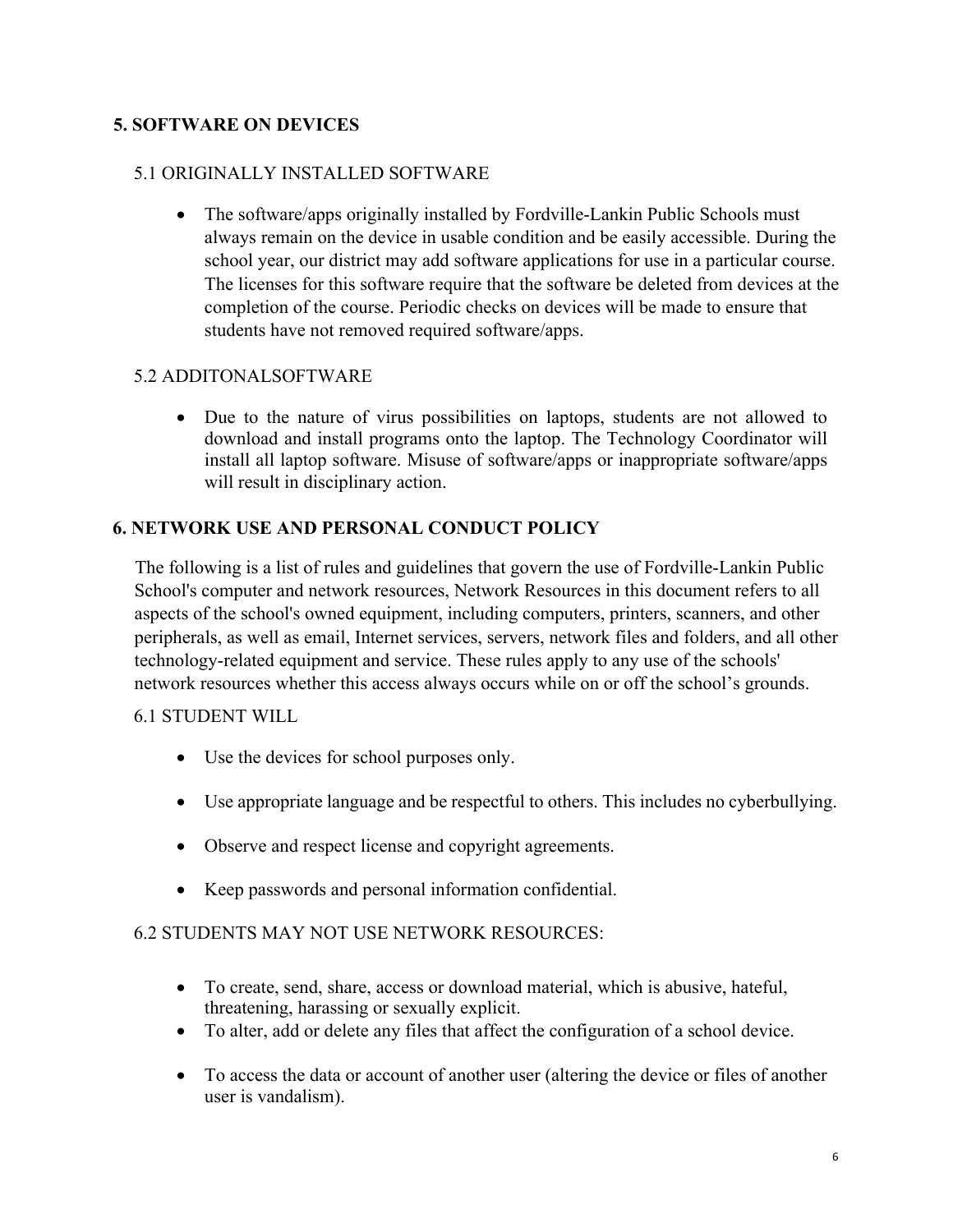- To copy district software (copying school-owned software programs is considered theft).
- To attempt to change any Fordville-Lankin Public Schools' network or server configuration.
- To give home addresses or phone numbers to anyone on the Internet that may be potentially unsafe (this protects users from becoming potential victims of those with criminal intent).
- Give passwords to anyone.
- To post anonymous messages
- To forward email commonly known as "SPAM", Unsolicited Email (UCE), or "junk email".
- To instant message or chat during class unless relative to academic related expectations.
- Record staff or students without their consent or knowledge, this includes: Webcams, laptops, cameras, cell phones, or any other digital device.

#### **7. STUDENT DISCIPLINE**

Any student who violates the rules and expectations relative to this handbook and technology use will be subject to disciplinary action. Consequences may include: a letter or a phone call to parents or guardians, detention, or suspension depending on the violation or degree of misuse. Students who violate the rules may also lose access to the device for a time period or have their devices restored to the original settings. Serious violations will result in the students' use of technology restricted and/or revoked.

There may be issues that arise which are not covered in this policy. Fordville-Lankin School will handle each situation case by case with possible disciplinary action.

#### **Fordville-Lankin Public Schools Student Pledge for Use of Personal Device**

- l. I will take good care of my device.
- 2. I will never leave the device unattended.
- 3. I will never loan out my device to other individuals.
- 4. I will know where my device is at all times.
- 5. I will charge my device's battery daily.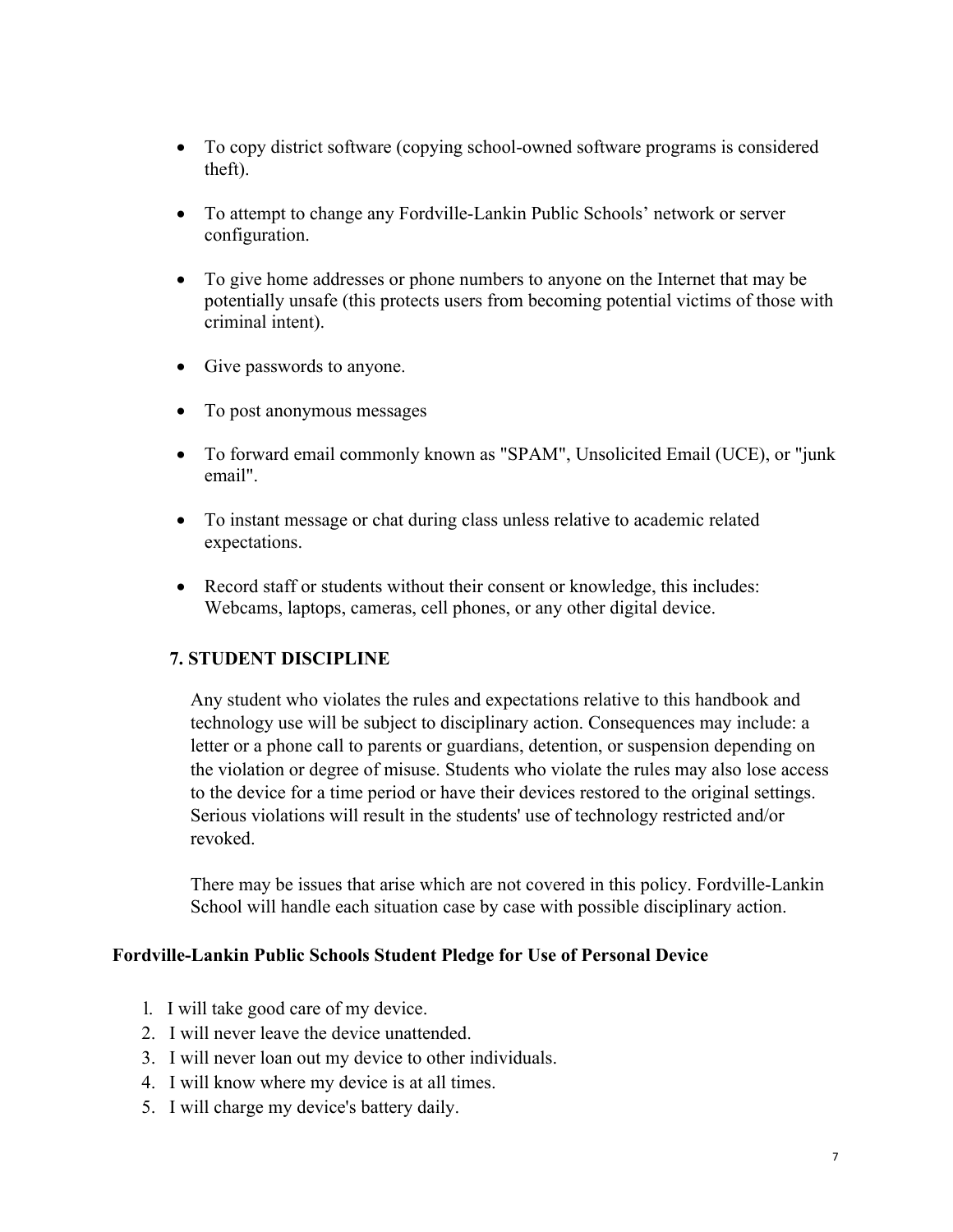- 6. I will keep food and beverages away from my device since they may cause damage to it.
- 7. I will not disassemble any part of my device or attempt any repairs.
- 8. I will protect my device by only carrying it while in a protective case.
- 9. I will use my device in ways that are appropriate, meet Fordville-Lankin Public School's expectations, and are educational.
- 10. I will not place decorations (such as stickers, markers, etc) on the device or case owned by the district.
- 11. I will not deface the identification label on any device.
- 12. I understand that my device is subject to inspection at any time without notice and remains the property of Fordville-Lankin Schools.
- 13. I will follow the policies outlines in the Personal Device Handbook and the Acceptable Use Policy while at school, as well as outside of school.
- 14. I will report any case of theft, vandalism, and other acts to Fordville-Lankin Public School's administration so that a police report can be filed.
- 15. I will be responsible for all damage or loss and understand the repair/replacement procedures.
- 16. I agree to return the device and accessories in good original working condition.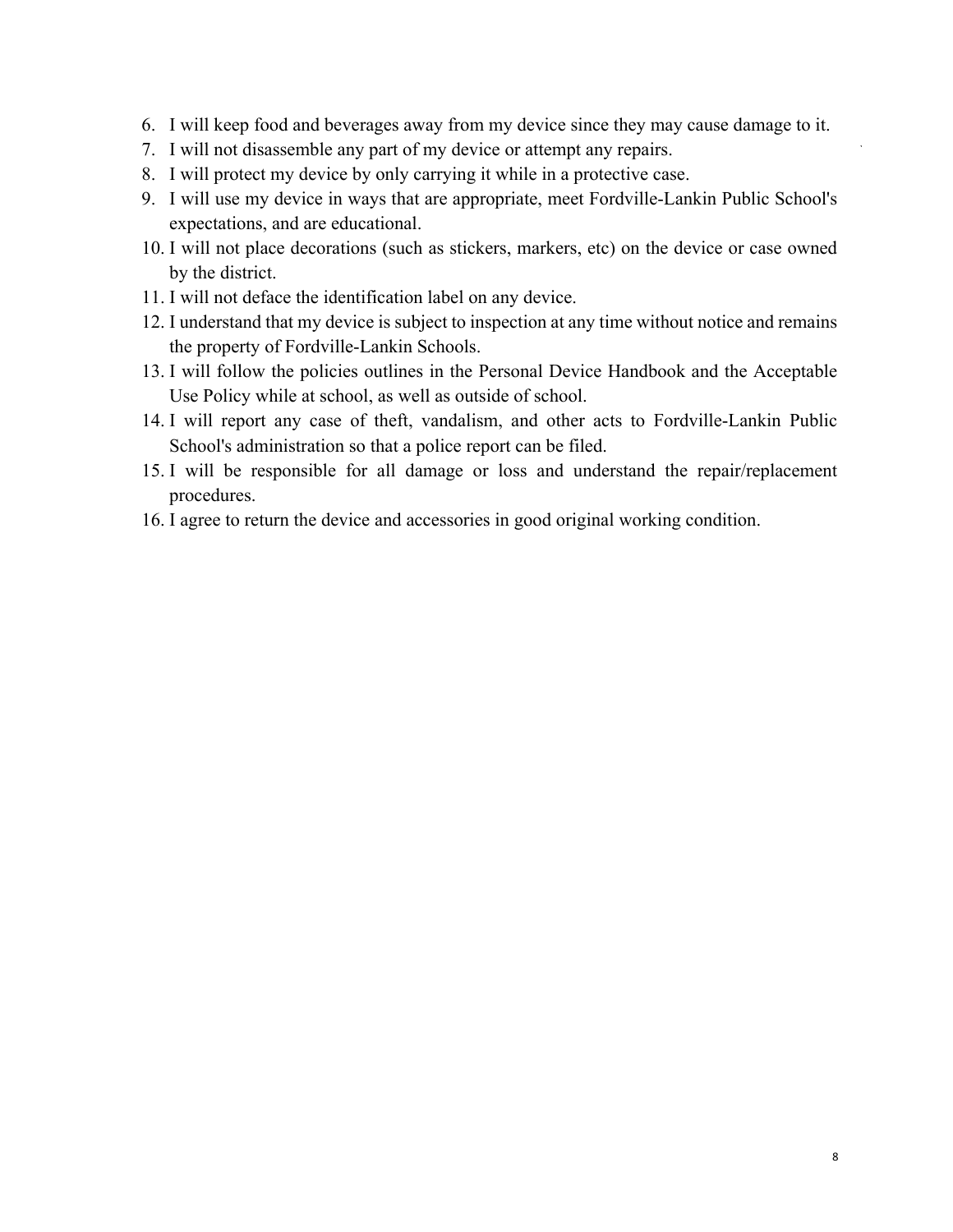#### **ZOOMING ETIQUETTE**



- 1) Be mindful of what's in your surroundings.
	- A. No reference of alcohol, tobacco, guns etc.
- 2) Dress in appropriate clothing as if you were at school
- 3) No attendance for Zoom call can result in grading at the discretion of the teacher
- 4) Contact school or teacher if problem with the call
- 5) If a student is going to be absent from a Zoom call a parent/guardian must notify the school.

A. Attendance is required

- 6) Mute microphone (background noise can be distracting)
- 7) Position camera so that you can be seen, and video must be turned on
- 8) Prepare before the call begins A. Bring notebook, textbooks, pencils, etc. to the call before it starts
- 9) Plan ahead
	- A. Take books home when distance learning starts
	- B. Assignments need to be turned in by due date